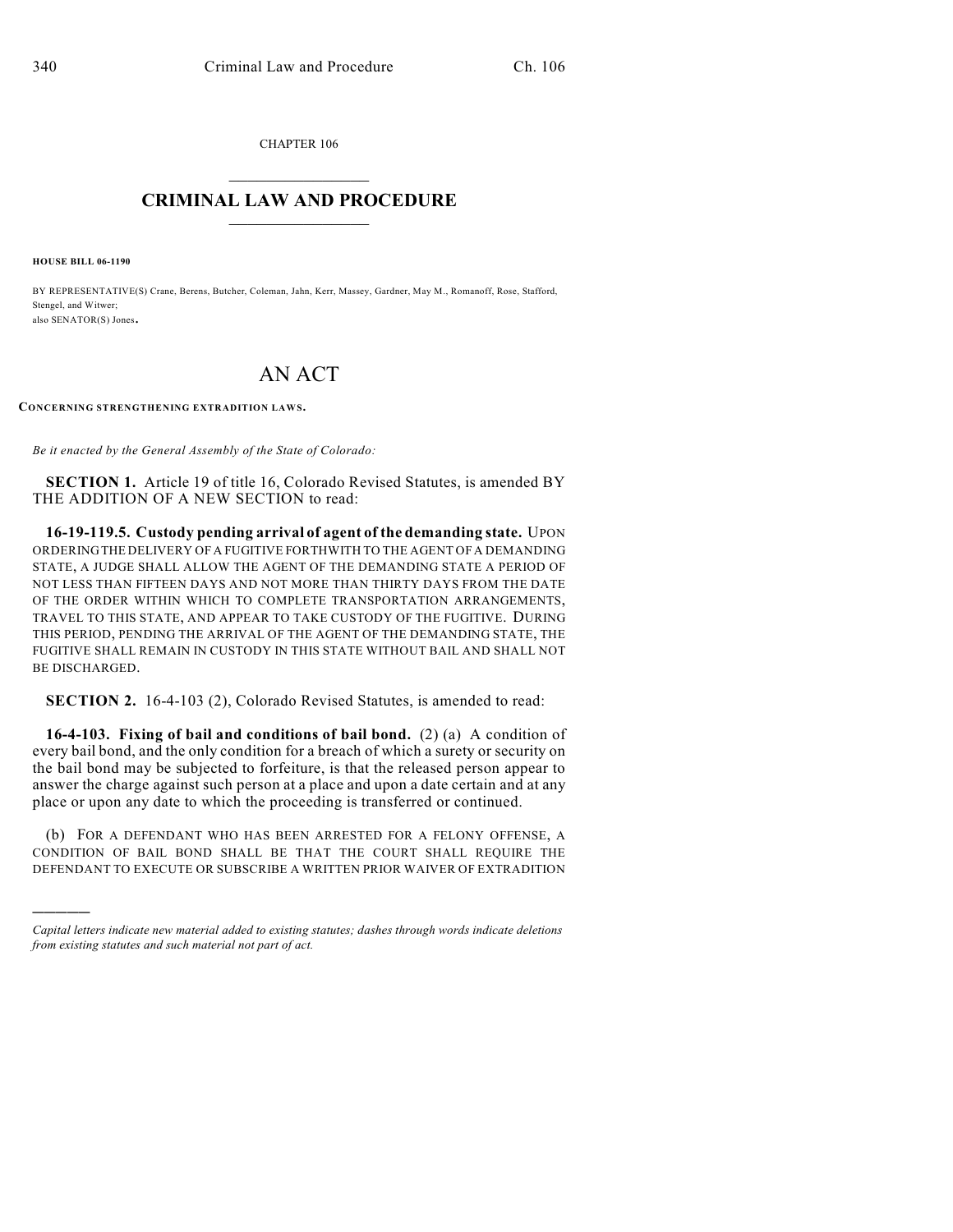STATING THAT THE DEFENDANT CONSENTS TO EXTRADITION TO THIS STATE AND WAIVES ALL FORMAL PROCEDURES INCIDENTAL TO EXTRADITION PROCEEDINGS IN THE EVENT THAT HE OR SHE IS ARRESTED IN ANOTHER STATE WHILE AT LIBERTY ON SUCH BAIL BOND AND ACKNOWLEDGING THAT HE OR SHE SHALL NOT BE ADMITTED TO BAIL IN ANY OTHER STATE PENDING EXTRADITION TO THIS STATE.

(c) Further conditions of every bail bond shall be that the released person not commit any felony while at liberty on such bail bond and that the court in which the action is pending have the power to revoke the release of the defendant, to increase the bail bond, or to change any bail bond condition if it is shown that a competent court has found probable cause to believe that the defendant has committed a felony while released pending adjudication of a prior felony charge.

(d) A further condition of every bail bond in cases of domestic violence as defined in section 18-6-800.3 (1), C.R.S., shall be that the released person acknowledge the protection order as provided in section 18-1-1001 (5), C.R.S.

(e) A further condition of every bail bond in a case of an offense under section 42-2-138 (1) (d) (I), C.R.S., of driving while such person's driver's license or privilege to drive, either as a resident or nonresident, is restrained solely or partially because of a conviction of a driving offense pursuant to section  $42-4-1301(1)$  or  $(2)$ (a), C.R.S., shall be that such person not drive any motor vehicle during the period of such driving restraint.

(f) In addition TO THE CONDITIONS SPECIFIED IN THIS SUBSECTION (2), the judge may impose such additional conditions upon the conduct of the defendant as will, in the judge's opinion, render it more likely that the defendant will fulfill the other bail bond conditions. These additional conditions may include submission of the defendant to the supervision of some qualified person or organization.

**SECTION 3.** 16-4-201 (1), Colorado Revised Statutes, is amended to read:

**16-4-201. Bail after conviction.** (1) (a) After conviction, either before or after sentencing, the defendant may orally, or in writing, move for release on bail pending determination of a motion for a new trial or motion in arrest of judgment or during any stay of execution or pending review by an appellate court, and, except in cases where the defendant has been convicted of a capital offense, the trial court, in its discretion, may continue the bond given for pretrial release, or may release the defendant on increased bail, or require bond under one or more of the alternatives set forth in section 16-4-104.

(b) The district attorney must be present at the time the court passes on a defendant's motion for release on bail after conviction.

(c) No bond shall be continued in effect following a plea of guilty or of nolo contendere or following conviction unless the written consents of the sureties, if any, are filed of record. No court shall require the posting of any form of bond which THAT allows for the continuance of said bond after a plea of guilty or of nolo contendere or following conviction without the filing of record of written consents of the sureties, if any.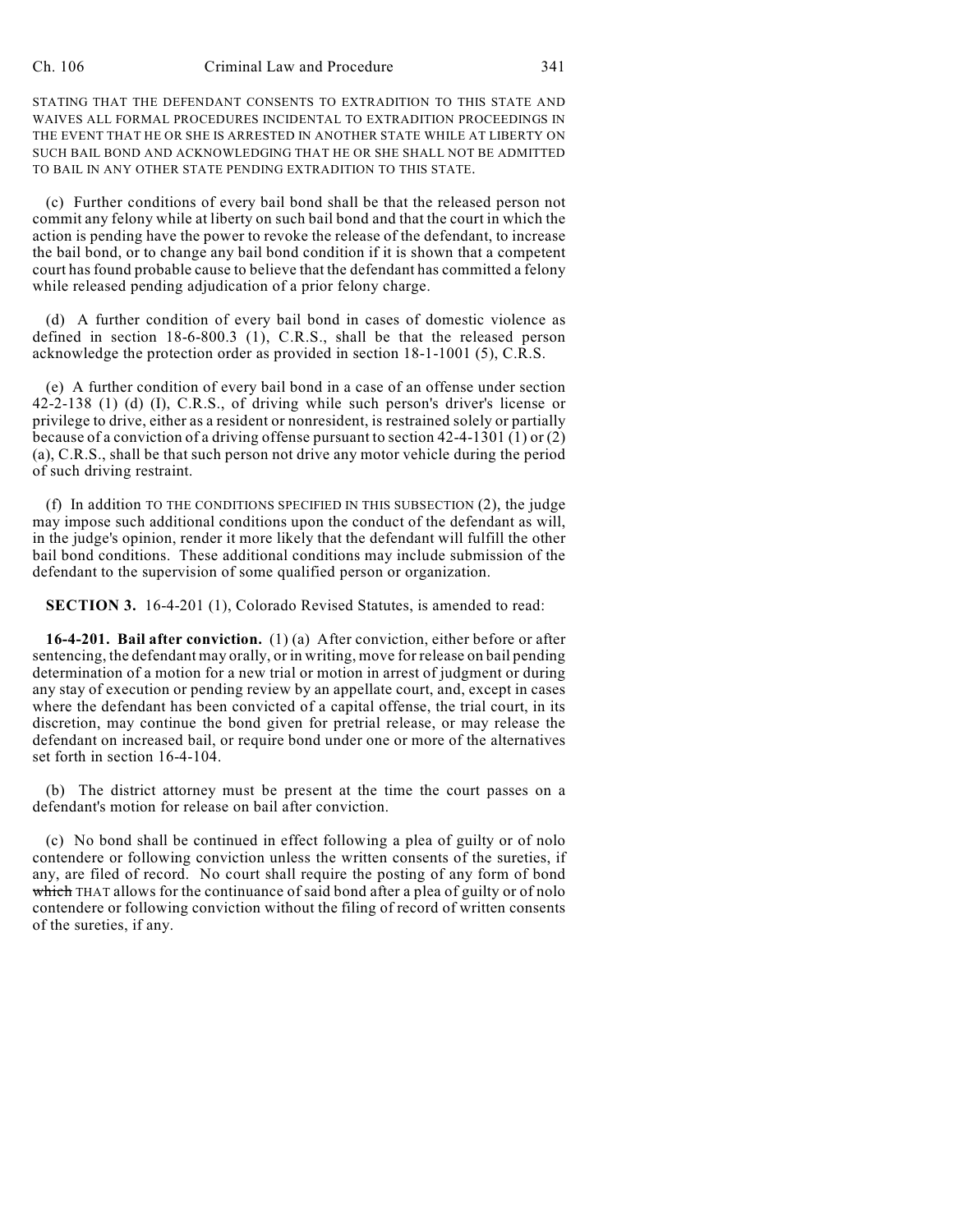(d) FOR A DEFENDANT WHO HAS BEEN CONVICTED OF A FELONY OFFENSE, A CONDITION OF BAIL BOND SHALL BE THAT THE COURT SHALL REQUIRE THE DEFENDANT TO EXECUTE OR SUBSCRIBE A WRITTEN PRIOR WAIVER OF EXTRADITION STATING THAT THE DEFENDANT CONSENTS TO EXTRADITION TO THIS STATE AND WAIVES ALL FORMAL PROCEDURES INCIDENTAL TO EXTRADITION PROCEEDINGS IN THE EVENT THAT HE OR SHE IS ARRESTED IN ANOTHER STATE WHILE RELEASED ON SUCH BAIL BOND AND ACKNOWLEDGING THAT HE OR SHE SHALL NOT BE ADMITTED TO BAIL IN ANY OTHER STATE PENDING EXTRADITION TO THIS STATE.

**SECTION 4.** 18-1.3-204, Colorado Revised Statutes, is amended BY THE ADDITION OF A NEW SUBSECTION to read:

**18-1.3-204. Conditions of probation.** (1.5) IF THE DEFENDANT IS BEING SENTENCED TO PROBATION AS A RESULT OF A CONVICTION OF A FELONY OFFENSE, A CONDITION OF PROBATION SHALL BE THAT THE COURT SHALL REQUIRE THE DEFENDANT TO EXECUTE OR SUBSCRIBE A WRITTEN PRIOR WAIVER OF EXTRADITION STATING THAT THE DEFENDANT CONSENTS TO EXTRADITION TO THIS STATE AND WAIVES ALL FORMAL PROCEEDINGS IN THE EVENT THAT HE OR SHE IS ARRESTED IN ANOTHER STATE WHILE AT LIBERTY ON SUCH BAIL BOND AND ACKNOWLEDGING THAT HE OR SHE SHALL NOT BE ADMITTED TO BAIL IN ANY OTHER STATE PENDING EXTRADITION TO THIS STATE.

**SECTION 5.** 17-2-201 (5), Colorado Revised Statutes, is amended BY THE ADDITION OF A NEW PARAGRAPH to read:

**17-2-201. State board of parole.** (5) (k) AS A CONDITION OF EVERY GRANT OF PAROLE, THE BOARD SHALL REQUIRE THE OFFENDER TO EXECUTE A WRITTEN PRIOR WAIVER OF EXTRADITION STATING THAT THE OFFENDER CONSENTS TO EXTRADITION TO THIS STATE AND WAIVES ALL FORMAL PROCEDURES INCIDENTAL TO EXTRADITION PROCEEDINGS IN THE EVENT THAT THE OFFENDER IS ARRESTED IN ANOTHER STATE UPON AN ALLEGATION THAT THE DEFENDANT HAS VIOLATED THE TERMS OF HIS OR HER PAROLE, AND ACKNOWLEDGING THAT THE OFFENDER SHALL NOT BE ADMITTED TO BAIL IN ANY OTHER STATE PENDING EXTRADITION TO THIS STATE.

**SECTION 6.** 18-1.3-301 (1), Colorado Revised Statutes, is amended BY THE ADDITION OF A NEW PARAGRAPH to read:

**18-1.3-301. Authority to place offenders in community corrections programs.** (1) (b.5) AS A CONDITION OF EVERY PLACEMENT IN A COMMUNITY CORRECTIONS PROGRAM, THE COURT SHALL REQUIRE THE OFFENDER, AS A CONDITION OF PLACEMENT, TO EXECUTE OR SUBSCRIBE A WRITTEN PRIOR WAIVER OF EXTRADITION STATING THAT THE OFFENDER CONSENTS TO EXTRADITION TO THIS STATE AND WAIVES ALL FORMAL PROCEDURES INCIDENTAL TO EXTRADITION PROCEEDINGS IN THE EVENT THAT THE OFFENDER IS ARRESTED IN ANOTHER STATE UPON AN ALLEGATION THAT THE OFFENDER HAS VIOLATED THE TERMS OF HIS OR HER COMMUNITY CORRECTIONS PLACEMENT, AND ACKNOWLEDGING THAT THE OFFENDER SHALL NOT BE ADMITTED TO BAIL IN ANY OTHER STATE PENDING EXTRADITION TO THIS STATE.

**SECTION 7.** 16-19-134 (1), Colorado Revised Statutes, is amended to read: